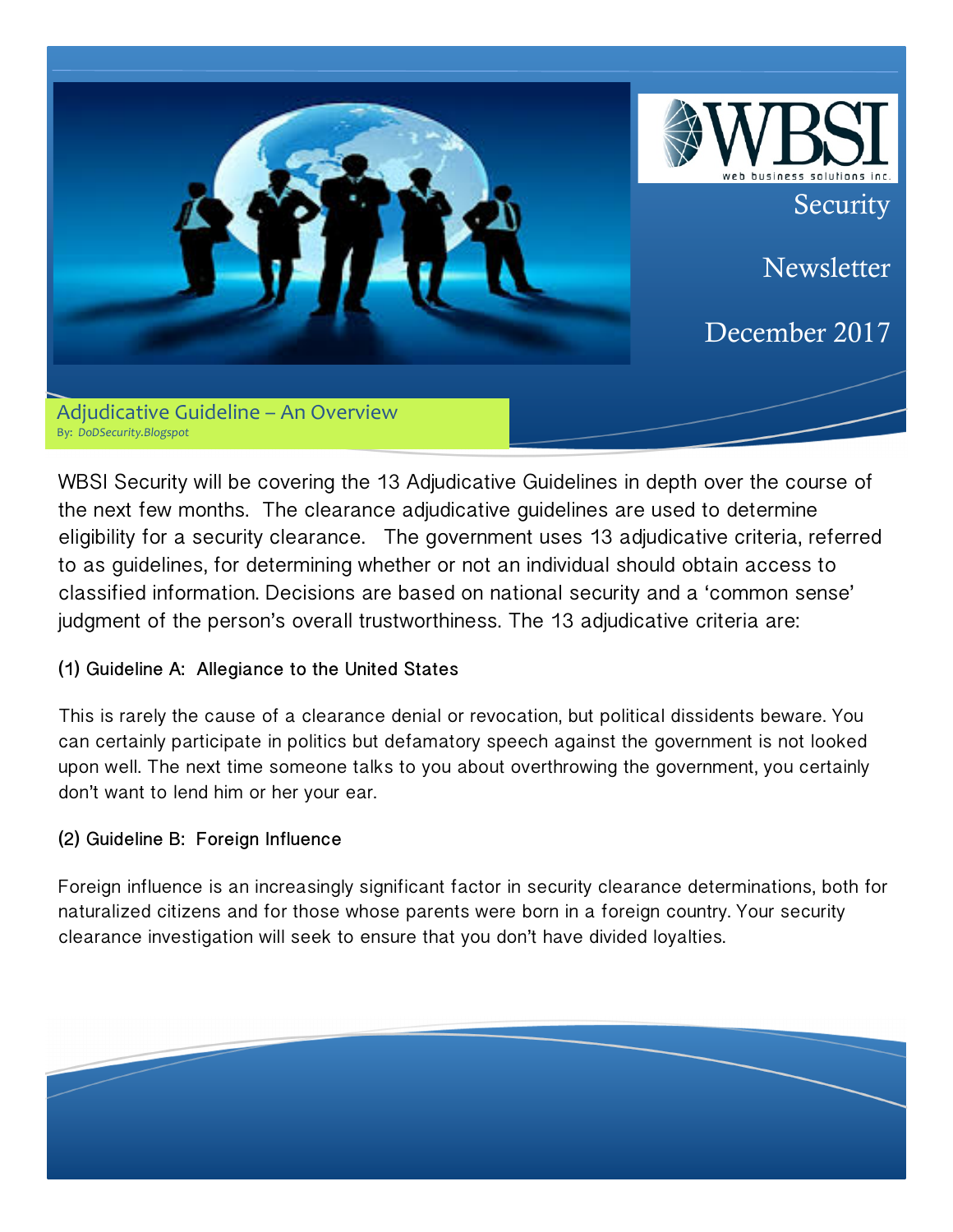# Adjudicative Guideline – Overview (cont.)

### **(3) Guideline C: Foreign Preference**

Foreign preference – very similar to foreign influence, also comes down to loyalty. It is frequently cited as a factor for dual citizens. If you're a dual citizen, you'll want to avoid taking advantage of the benefits of that citizenship – including travelling on a foreign passport.

### **(4) Guideline D: Sexual Behavior**

Sexual behavior is rarely used for a clearance denial or revocation. When it is, it typically relates to criminal sexual behavior or an extramarital affair. Even an extramarital affair is not likely to result in a clearance denial. But if you haven't disclosed that indiscretion and would go to great lengths to hide it, this may cast doubt on your reliability, trustworthiness, or good judgment.

### **(5) Guideline E: Personal Conduct**

Personal conduct is a common disqualifying condition, and it is most frequently used against applicants who have lied on their SF-86. Fabricating details on your security clearance application is a sure sign of dishonesty. That's why the rule about the SF-86 is to always be truthful. Don't disclose unnecessary information, but omitting a known drug use (which may or may not be a disqualifying issue) is certain to come back to haunt you.

### **(6) Guideline F: Financial Considerations**

Financial considerations are the number one clearance killer. The idea is, if you can't be responsible for your finances, than you may not be trustworthy with classified information, either. Not all debt is considered equally – medical debt, debt due to lay-offs and other explained debt could be mitigated. A problem with overspending is not as favorable, and puts you at risk for foreign espionage efforts and the chance for a quick pay off.

### **(7) Guideline G: Alcohol Consumption**

This adjudicative guideline comes down to alcohol abuse – not the regular glass of wine before dinner or the occasional alcohol beverage. It is often seen through repeated citations for Driving Under the Influence (DUI) or public intoxication. If you've been cited recently  $-$  or frequently  $-$  for alcohol related offenses, consider enrolling yourself in an alcohol education course.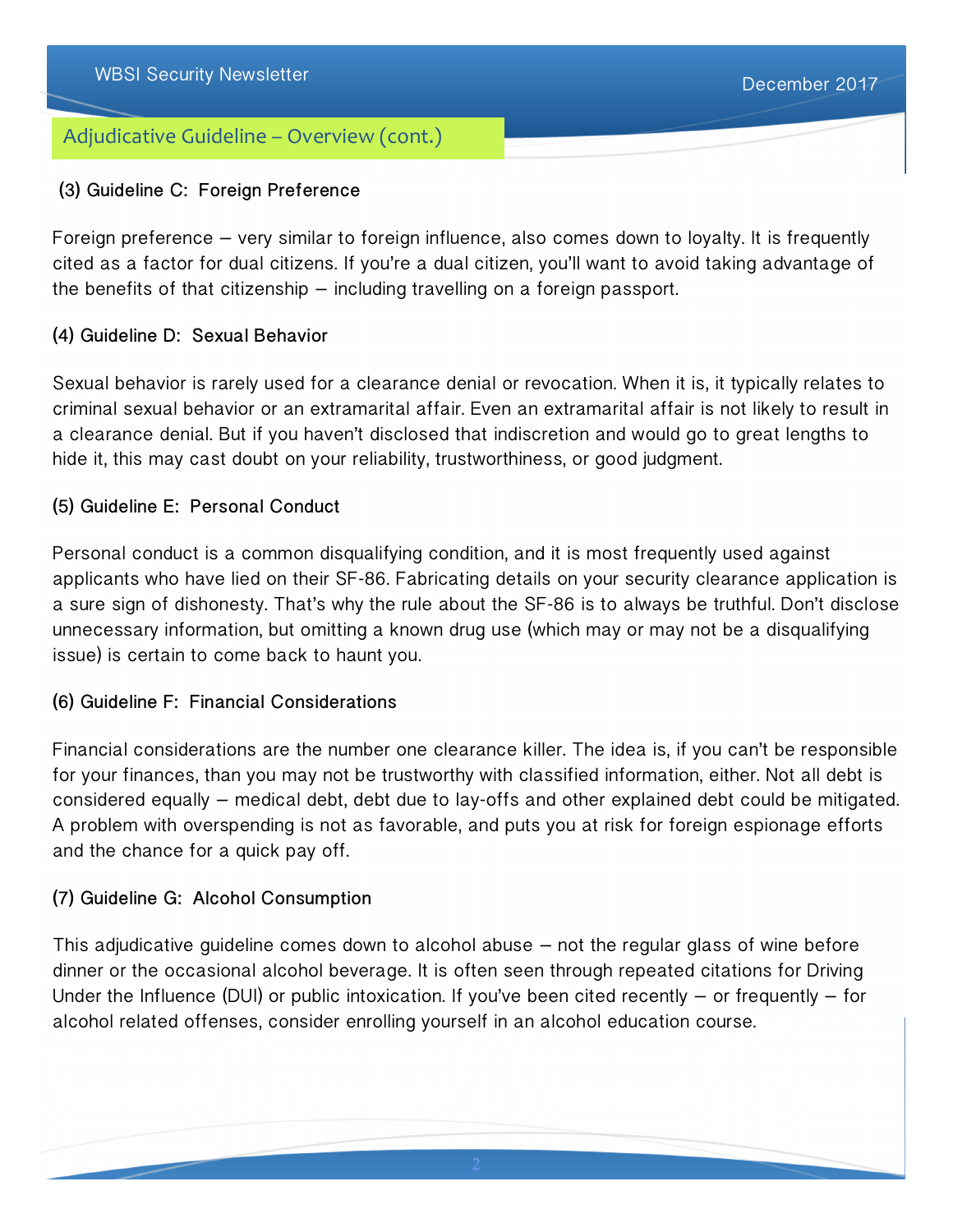# Adjudicative Guideline - Overview (cont.)

#### **(8) Guideline H: Drug Involvement**

Drug involvement frequently gives young security-clearance applicants sweaty palms. But infrequent drug use can be mitigated – particularly with the passage of time. Even a habitual drug user can show that he or she changed their ways with the passage of time.

### **(9) Guideline I: Psychological Conditions**

Mental health is often a decisive issue in the adjudicative criteria. In recent years the guideline has been updated to clarify that seeking mental health counseling is not a disqualifying factor for a security clearance. The issue for the government is untreated mental illness, unreliability or dysfunctional behavior. If you have received medical counseling for anything other than a spousal, family issue or military service-related issue, you will be asked to provide an "Authorization of Release of Medical Information" which allows your medical provider to answer three questions related to your judgment, reliability and prognosis.

#### **(10) Guideline J: Criminal Conduct**

Criminal offenses are considered based on three categories – felonies, misdemeanors and infractions. All must be reported on the SF-86.

### **(11) Guideline K: Handling Protected Information:**

This criterion is more often used to revoke an existing clearance and comes down to the ability to responsibly carry out your duties in handling classified information. Repeatedly failing to lock a safe, for instance, may be seen as a callous attitude toward your duties, and could result in a clearance revocation if the situation is serious.

### **(12) Guideline L: Outside Activities**

This criterion often comes down to relationships – particularly financial ones – with a foreign country. If you're currently being paid by a foreign company or government for any reason, cease that relationship and be sure you can clearly explain your involvement on your SF-86.

### **(13) Guideline M: Use of Information Technology Systems**

This adjudicative criterion typically relates to excessive misuse of a workplace computer system – including activities such as viewing pornography on a workplace computer.